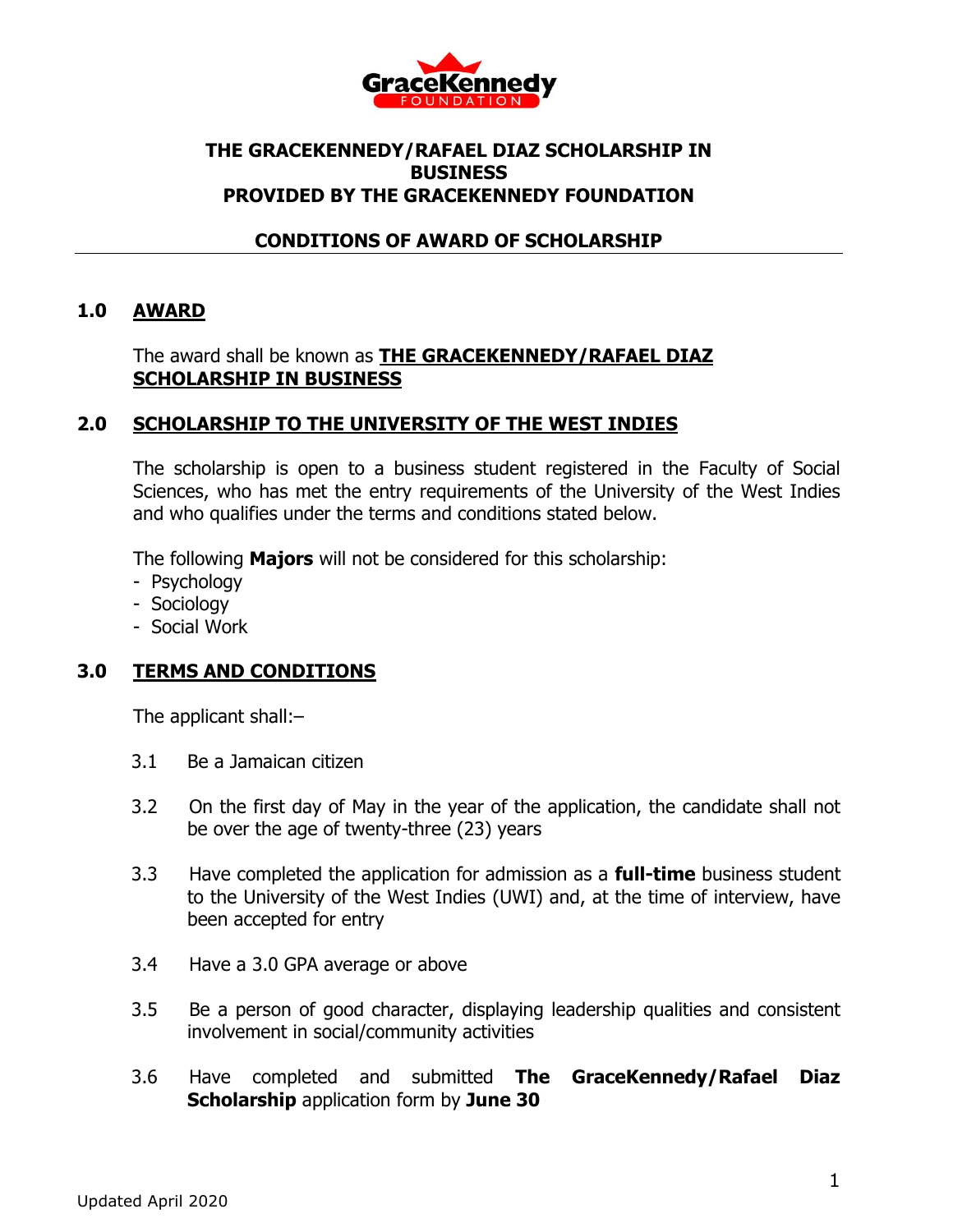3.7 Have given good and sufficient evidence that the requirements specified in 3.1 to 3.6 above have been satisfied

# **4.0 INSTRUCTIONS**

- 4.1 Supporting documents to be submitted with the application form:
	- i. A reference from a Senior Teacher/Principal at the applicant's High School or a Lecturer from the Faculty of Social Sciences (if currently enrolled in the institution)
	- ii. Academic Record: Certified copies of CSEC, CAPE & University grades. It is the responsibility of the applicant to submit all outstanding academic grades (CAPE/ Semester grades) received after June 30. These grades are to be emailed to **[gkfoundation@gkco.com](mailto:gkfoundation@gkco.com)**
	- iii. Copy of birth certificate
	- iv. Statement about career goals, leadership abilities, social & community involvement. (not to exceed 250 words)
	- v. Acceptance Letter from the University (if the applicant is a new student of the institution)

# **5.0 REGULATIONS**

- 5.1 Any candidate to whom this Scholarship is awarded shall not simultaneously hold:–
	- i. Any other substantial award; or
	- ii. Any award which would interfere with the regulations governing this **Scholarship**
- 5.2 The scholarship is valued at **JA\$400,000.00**/annum for a maximum period of three (3) consecutive years
- 5.3 The award is subject to an annual review of the applicant's academic performance, conduct and participation in social/community activities
- 5.4 The Scholarship is valid for the academic year immediately following the offer of the award and cannot be deferred for any reason